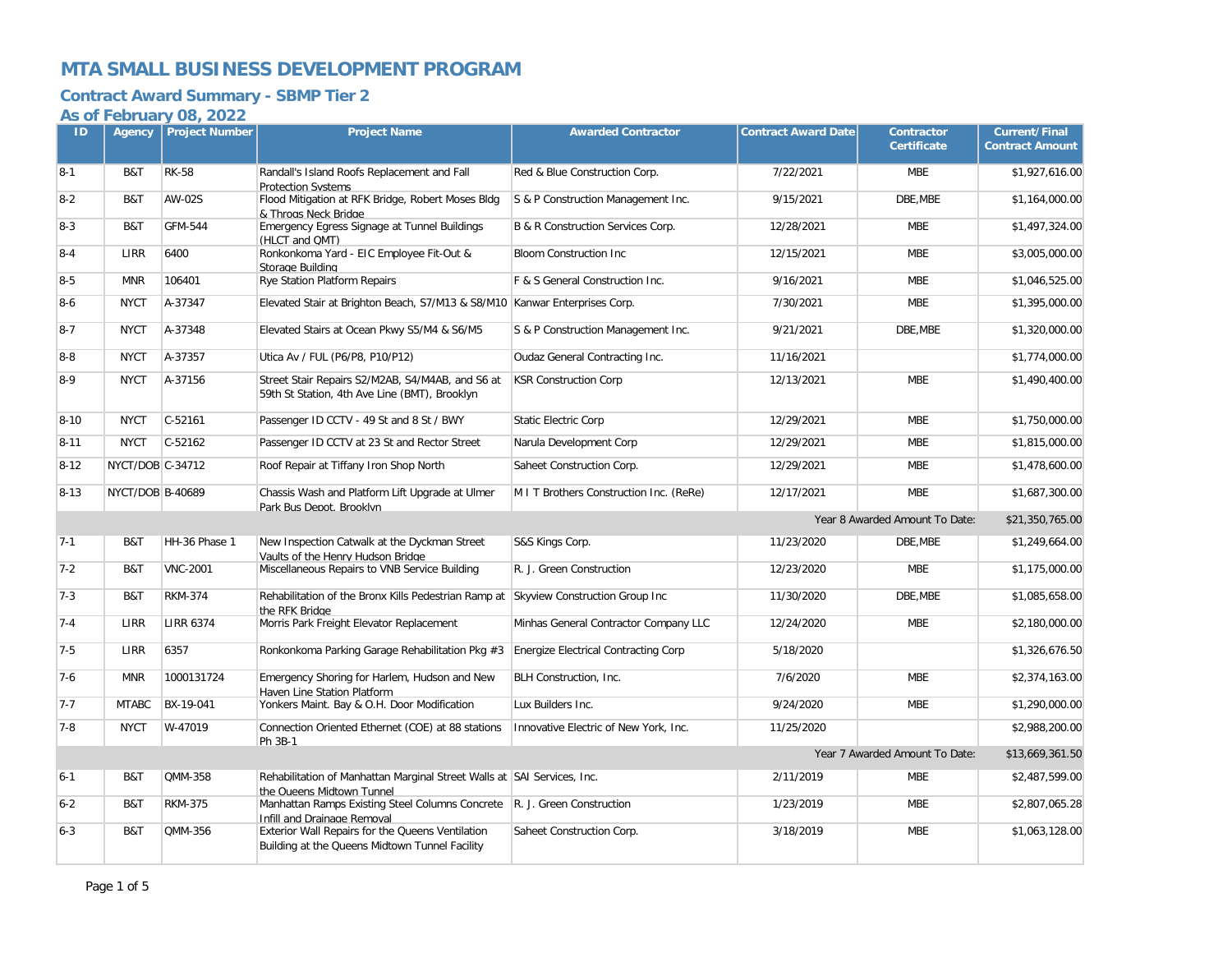## **Contract Award Summary - SBMP Tier 2**

| ID       | Agency           | <b>Project Number</b> | <b>Project Name</b>                                                                                                     | <b>Awarded Contractor</b>             | <b>Contract Award Date</b> | <b>Contractor</b><br><b>Certificate</b> | <b>Current/Final</b><br><b>Contract Amount</b> |
|----------|------------------|-----------------------|-------------------------------------------------------------------------------------------------------------------------|---------------------------------------|----------------------------|-----------------------------------------|------------------------------------------------|
| $6 - 4$  | B&T              | QM-36 Ph I            | Exterior Walls Repairs for the Manhattan Ventilation Red & Blue Construction Corp.<br>Buildina                          |                                       | 12/19/2019                 | <b>MBE</b>                              | \$1,786,584.00                                 |
| $6 - 5$  | B&T              | VN-10 Ph I            | Rehabilitation of Burma Road and Misc. Site<br>Improvements at the VNB                                                  | Malcolm Patrick Corporation           | 11/6/2019                  | DBE.MBE                                 | \$2,418,164.75                                 |
| $6-6$    | B&T              | <b>RK-70 Ph IX</b>    | Concrete Repairs of Queens Approach Substructure Avenue Contracting Inc.<br>at RFK Bridge                               |                                       | 12/17/2019                 | DBE, MBE                                | \$2,795,210.00                                 |
| $6 - 7$  | LIRR             | 6334                  | Lynbrook Station Platform Improvements - Platform Zion Contracting LLC<br>'A'                                           |                                       | 5/9/2019                   | DBE, MBE                                | \$3,476,445.70                                 |
| $6 - 8$  | LIRR             | 6335                  | Lynbrook Station Platform Improvements - Platform J. M. J. Electric Corp.<br>'B'                                        |                                       | 5/8/2019                   |                                         | \$3,380,920.00                                 |
| $6 - 9$  | <b>MNR</b>       | 130580                | Rehab of GCT Train Shed: Repainting of Sturctural<br>Steel                                                              | V.I.V. Contracting Corp.              | 12/20/2019                 | WBEDBE,                                 | \$1,450,000.00                                 |
| $6 - 10$ | <b>MNR</b>       | MNR 130577            | Wheels Storage Canopy Expansion                                                                                         | Citizen Gen. Contractors Inc.         | 12/23/2019                 | WBE.MBE                                 | \$3,175,571.00                                 |
| $6 - 11$ | <b>MNR</b>       | 1000129654            | Way Ahead Rapid Deploy Video Surveillance<br>Enhancement                                                                | Alliance Tri-State Construction, Inc. | 12/20/2019                 | DBE,                                    | \$3,220,332.16                                 |
| $6 - 12$ | <b>MNR</b>       | MN161302              | Bridge Painting at HU 4.49 Phase 1                                                                                      | Double M Construction, Inc.           | 12/20/2019                 |                                         | \$3,355,951.53                                 |
| $6 - 13$ | <b>MTACC</b>     | MP3311                | NOISE ATTENUATION AT SITE J VENTILATION<br>BUILDING NO 7 LINE SUBWAY EXTENSION                                          | Ash Contracting Corp.                 | 12/20/2019                 | DBE, MBE                                | \$950,000.00                                   |
| $6 - 14$ | <b>NYCT</b>      | A-37277               | Station Lighting at Canal St. Station, Manhattan &<br>7th Ave. Station, Brooklyn                                        | V.I.V. Contracting Corp.              | 3/7/2019                   | WBEDBE.                                 | \$1,215,000.00                                 |
| $6 - 15$ | <b>NYCT</b>      | A-37304               | Elevated Stair S1/M7, S2/M6, S3/M9 and S4/M8 at<br>Brighton Beach Station, Brighton Line                                | Alliance Tri-State Construction, Inc. | 1/4/2019                   | DBE,                                    | \$2,190,926.00                                 |
| $6 - 16$ | <b>NYCT</b>      | A-37305               | Elevated Stair S1/M6, S2/M7, M1A/M1B, S3/M2,<br>S4/M3 at Ocean Parkway Station, Brighton Line                           | B & S Iron Works, LLC (Re)            | 3/1/2019                   | WBE, DBE, MBE                           | \$2,250,000.00                                 |
| $6 - 17$ | <b>NYCT</b>      | P-36703               | Roof & Enclosure Rehabilitation at Washington<br><b>Heights Substation</b>                                              | Saheet Construction Corp.             | 11/21/2019                 | <b>MBE</b>                              | \$3,751,282.00                                 |
| $6 - 18$ | <b>NYCT</b>      | A-37300               | Station Lighting at 149th St./Grand Concourse,<br>Longwood Ave, Bronx and Grand Central,<br>Manhattan                   | <b>Bloom Construction Inc.</b>        | 12/31/2019                 | <b>MBE</b>                              | \$1,851,968.00                                 |
| $6 - 19$ | <b>NYCT</b>      | A-37683               | Install Flash Flood Mechanical Closure Device at<br>138th St. Station, Bronx                                            | BLH Construction, Inc.                | 4/30/2019                  | <b>MBE</b>                              | \$2,991,861.00                                 |
| $6 - 20$ | <b>NYCT</b>      | C-34846               | DCE Shop Component Phase 3 Jerome Maintenance M I T Brothers Construction Inc. (ReRe)<br>Facility                       |                                       | 10/2/2019                  | <b>MBE</b>                              | \$2,305,500.00                                 |
| $6 - 21$ | <b>NYCT</b>      | A-36623               | Re-coating of Control House Ext at East 180th St.                                                                       | <b>RVS Construction Corporation</b>   | 4/2/2019                   | <b>MBE</b>                              | \$2,547,960.00                                 |
| $6 - 22$ | <b>NYCT</b>      | C-48720               | Structural Repairs of Ventilation between E192-<br>E196 St.                                                             | <b>Bloom Construction Inc.</b>        | 12/31/2019                 | <b>MBE</b>                              | \$1,884,000.00                                 |
| $6 - 23$ | <b>NYCT</b>      | A-37319               | Nevins St., West Mezzanine & S3 & S5 Stairs                                                                             | F & S General Construction Inc.       | 12/31/2019                 | <b>MBE</b>                              | \$1,189,540.00                                 |
| $6 - 24$ | NYCT/DOB E-31384 |                       | Replacement of Bus Washers at Jackie Gleason Bus S & P Construction Management Inc.<br>Depot in the Borough of Brooklyn |                                       | 11/7/2019                  | DBE, MBE                                | \$2,923,395.00                                 |
|          |                  |                       |                                                                                                                         |                                       |                            | Year 6 Awarded Amount To Date:          | \$57,468,403.42                                |
| $5 - 1$  | B&T              | <b>HCM-376</b>        | BATTERY PARKING GARAGE PAINTING PHASE 3                                                                                 | Kapris, Inc.                          | 9/11/2018                  | DBE, MBE                                | \$2,583,355.25                                 |
| $5-2$    | LIRR             | 6300A                 | Platform Rehabilitation - Laurelton Station                                                                             | APN Construction Corp.                | 9/11/2018                  | <b>MBE</b>                              | \$1,468,958.77                                 |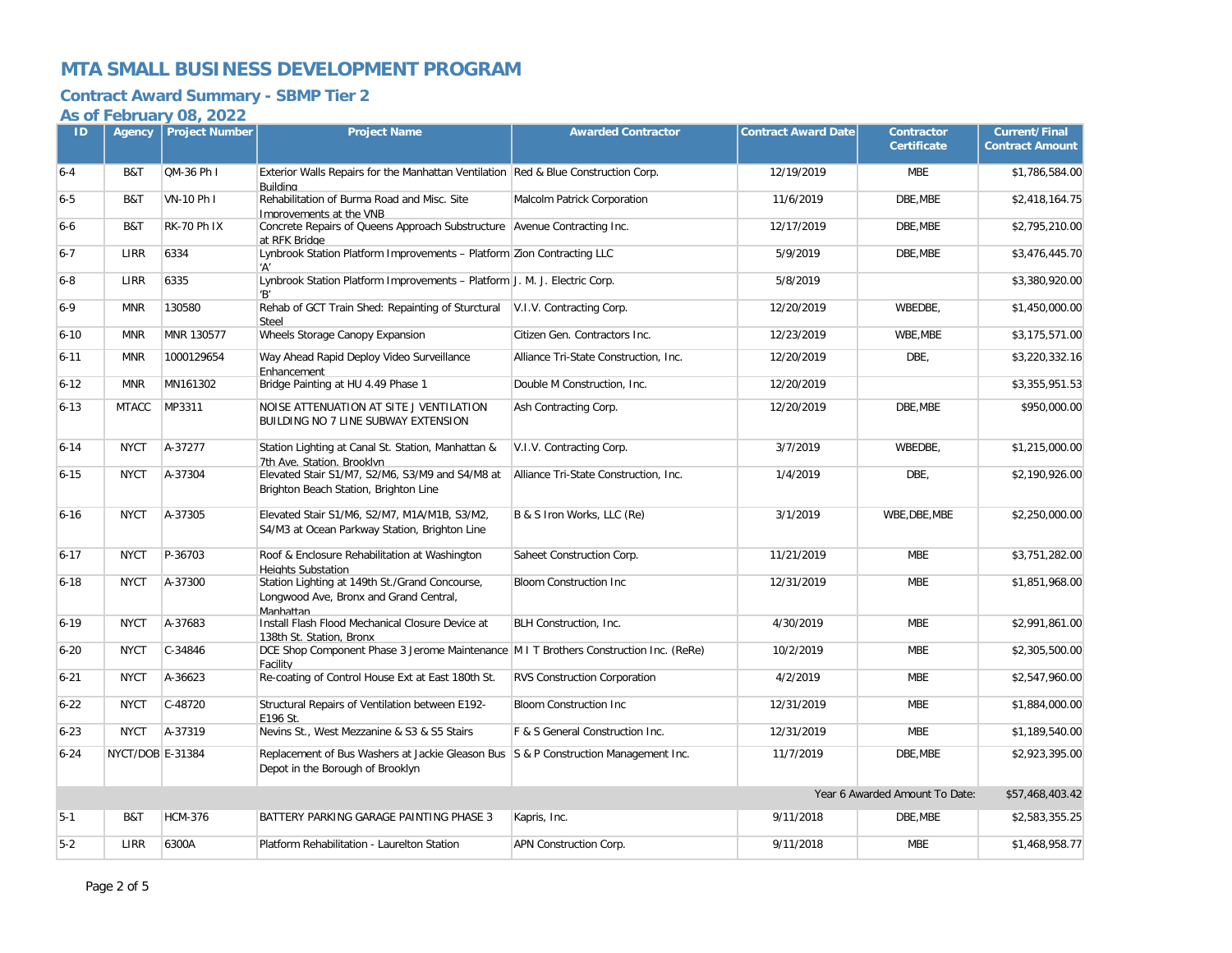## **Contract Award Summary - SBMP Tier 2**

| ID       | Agency           | <b>Project Number</b> | <b>Project Name</b>                                                                           | <b>Awarded Contractor</b>                         | <b>Contract Award Date</b> | <b>Contractor</b><br><b>Certificate</b> | <b>Current/Final</b><br><b>Contract Amount</b> |
|----------|------------------|-----------------------|-----------------------------------------------------------------------------------------------|---------------------------------------------------|----------------------------|-----------------------------------------|------------------------------------------------|
| $5-3$    | <b>MNR</b>       | 1000101161            | Expansion Joints at 13 MNR Stations                                                           | Riggs Construction Co Inc                         | 8/27/2018                  | DBE.MBE                                 | \$1,118,292.00                                 |
| $5 - 4$  | <b>MNR</b>       | 107791                | 2018 Brewster Yard Paving                                                                     | Ko Jin Industries Inc.                            | 9/27/2018                  | DBE, MBE                                | \$1,680,000.00                                 |
| $5-5$    | <b>NYCT</b>      | A-37298               | Stair Rehabilitation @ 57th St / Bway Line                                                    | Falcon Builder Inc                                | 12/28/2018                 |                                         | \$1,882,853.00                                 |
| $5-6$    | <b>NYCT</b>      | A-37299               | Stair Rehabilitation @ 57th St / Bway Line                                                    | Falcon Builder Inc                                | 9/7/2018                   |                                         | \$1,503,743.00                                 |
| $5 - 7$  | <b>NYCT</b>      | $C-40271$             | Manhattanville Depot Component Rehab - Parking<br>Levels                                      | Minhas Construction Corp.                         | 11/9/2018                  | DBE, MBE                                | \$3,369,200.00                                 |
| $5-8$    | NYCT/DOB E-31385 |                       | Queens Village Bus Wash Replacement                                                           | SAI Services, Inc.                                | 11/20/2018                 | <b>MBE</b>                              | \$2,349,955.00                                 |
|          |                  |                       |                                                                                               |                                                   |                            | Year 5 Awarded Amount To Date:          | \$15,956,357.02                                |
| $4-1$    | B&T              | <b>QM-01X PH 5</b>    | REHAB OF BATH/KITCHEN IN MULTIPLE BLDGS                                                       | BLH Construction, Inc.                            | 2/26/2018                  | <b>MBE</b>                              | \$1,825,403.86                                 |
| $4 - 2$  | B&T              | <b>HCM-374</b>        | Battery Parking Garage Interior Painting                                                      | V.I.V. Contracting Corp.                          | 11/21/2017                 | WBEDBE,                                 | \$2,367,975.16                                 |
| $4 - 3$  | B&T              | <b>HCM-375</b>        | BATTERY PARKING GARAGE INTERIOR PAINTING -<br><b>GARAGE ADDITION PHASE 2</b>                  | K. O. Technologies Inc.                           | 2/27/2018                  | <b>MBE</b>                              | \$2,779,959.10                                 |
| $4 - 4$  | LIRR             | 6269                  | Woodhaven Bridge Painting PKG # 1                                                             | Ko Jin Industries Inc.                            | 9/26/2017                  | DBE.MBE                                 | \$1,407,000.00                                 |
| $4 - 5$  | LIRR             | 6298                  | Group C Facilities Improvement- Paving, Painting<br>and Sewer Connection -HSF, Far Rock, FARM | Malcolm Patrick Corporation                       | 6/14/2018                  | DBE.MBE                                 | \$1,324,347.71                                 |
| $4-6$    | LIRR             | 6300                  | Platform Rehabilitation - Laurelton Station                                                   | 2 Saab Construction Inc                           | 6/14/2018                  | <b>MBE</b>                              | \$0.00                                         |
| $4 - 7$  | LIRR             | 6307                  | Port Jefferson Station                                                                        | Minhas Construction Corp.                         | 6/29/2018                  | DBE, MBE                                | \$1,885,237.28                                 |
| $4 - 8$  | LIRR             | 6299                  | Signal Motor Generator Building Component<br>Repair/Replace and Sitework                      | APN Construction Corp.                            | 7/24/2018                  | <b>MBE</b>                              | \$1,154,000.00                                 |
| $4 - 9$  | <b>MNR</b>       | 1000087076            | Harmon Shop Replacement Phase V Stage 2 MP &<br>QA Relocations                                | B & S Iron Works, LLC (Re)                        | 9/22/2017                  | WBE, DBE, MBE                           | \$2,291,275.00                                 |
| $4 - 10$ | <b>MNR</b>       | 99469                 | On-Call paving Contract at Croton-Harmon & Spring PSP Construction, Inc.<br>Vallev lots       |                                                   | 6/11/2018                  | DBE, MBE                                | \$3,693,766.36                                 |
| $4 - 11$ | <b>NYCT</b>      | C-36694               | Substation Roof @ Gates Ave                                                                   | Zion Contracting LLC                              | 4/6/2018                   | DBE, MBE                                | \$2,216,756.20                                 |
| $4 - 12$ | <b>NYCT</b>      | A-37220               | Stair Rehabilitation @ 215th st - S1, S3                                                      | Ziaur Bhuiyan DBA Dynamic Construction<br>Company | 10/10/2017                 | DBE, MBE                                | \$1,594,080.00                                 |
| $4 - 13$ | <b>NYCT</b>      | A-37221               | Stair Rehabilitation @ 215th st - S2, S4                                                      | SH5 Construction Corp                             | 10/10/2017                 | WBE, DBE, MBE                           | \$1,722,772.81                                 |
| $4 - 14$ | <b>NYCT</b>      | A-37242               | Stair Rehabilitation @ Freeman St / WPR Line                                                  | Shazi Construction Co., Inc.                      | 7/10/2018                  | <b>MBE</b>                              | \$1,239,000.00                                 |
| $4 - 15$ | <b>NYCT</b>      | A-36622F              | NYCT Enhance Station Initiative (ESI) (Package 9)                                             | <b>Zion Contracting LLC</b>                       | 3/15/2018                  | DBE, MBE                                | \$2,370,135.00                                 |
| $4 - 16$ | <b>NYCT</b>      | C-48718               | Rehab Abutment & Retaining Walls, Livonia Yard                                                | 2 Saab Construction Inc                           | 4/5/2018                   | <b>MBE</b>                              | \$1,458,000.00                                 |
| $4 - 17$ | NYCT/DOB B-40513 |                       | Casey Stengel Chasis Wash                                                                     | Malcolm Patrick Corporation                       | 3/21/2018                  | DBE, MBE                                | \$1,557,740.00                                 |
| $4 - 18$ | NYCT/DOB B-62029 |                       | Paint Booth Zerega - CMF                                                                      | Malcolm Patrick Corporation                       | 12/14/2017                 | DBE.MBE                                 | \$1,915,827.00                                 |
| $4 - 19$ | NYCT/DOB C-40245 |                       | Zerega CMF Component - Offices                                                                | BLH Construction, Inc.                            | 2/21/2018                  | <b>MBE</b>                              | \$918,919.00                                   |
|          |                  |                       |                                                                                               |                                                   |                            | Year 4 Awarded Amount To Date:          | \$33,722,194.48                                |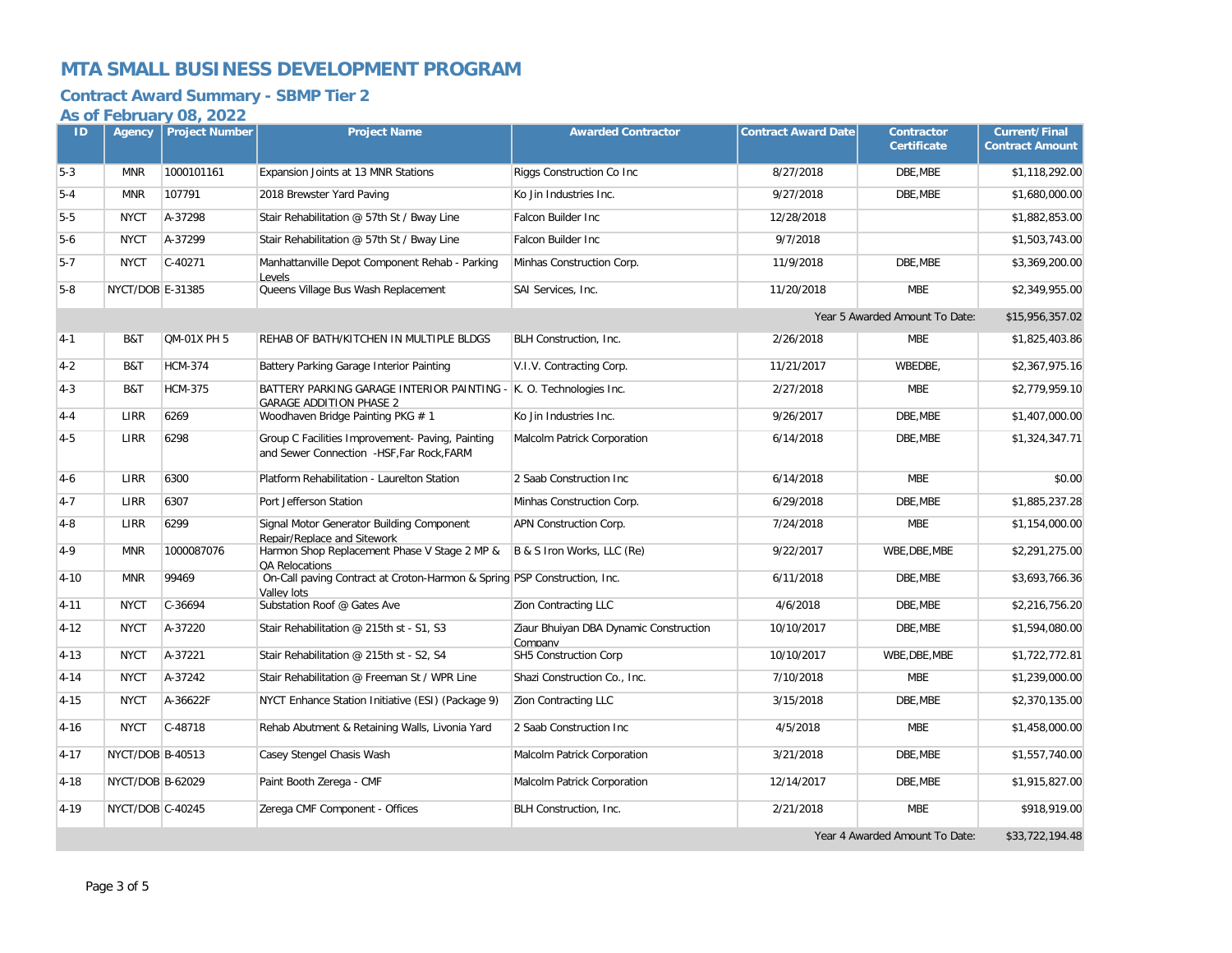## **Contract Award Summary - SBMP Tier 2**

| ID       | Agency           | <b>Project Number</b> | <b>Project Name</b>                                                                      | <b>Awarded Contractor</b>                                  | <b>Contract Award Date</b> | <b>Contractor</b><br><b>Certificate</b> | <b>Current/Final</b><br><b>Contract Amount</b> |
|----------|------------------|-----------------------|------------------------------------------------------------------------------------------|------------------------------------------------------------|----------------------------|-----------------------------------------|------------------------------------------------|
| $3 - 1$  | LIRR             | 6246                  | Morris Park Debris Removal and Misc. Repairs                                             | Zion Contracting LLC                                       | 1/5/2017                   | DBE, MBE                                | \$2,712,921.11                                 |
| $3 - 2$  | LIRR             | 6260                  | Paving of 3 LIRR Parking lots                                                            | Minhas General Contractor Company LLC                      | 7/24/2017                  | <b>MBE</b>                              | \$1,127,699.46                                 |
| $3 - 3$  | LIRR             | 6258                  | Retrofit of SPDES Outfall Treatment Systems                                              | V.I.V. Contracting Corp.                                   | 5/10/2017                  | WBEDBE,                                 | \$1,381,462.53                                 |
| $3 - 4$  | <b>MNR</b>       | 73483                 | 125th Street Station                                                                     | Litehouse Builders, Inc.                                   | 12/13/2016                 |                                         | \$1,017,570.14                                 |
| $3 - 5$  | <b>NYCT</b>      | $C-43758$             | HVAC Replacement @ Livingston Plaza                                                      | APN Construction Corp.                                     | 2/8/2017                   | <b>MBE</b>                              | \$1,633,313.00                                 |
| $3-6$    | <b>NYCT</b>      | $C-36695$             | Substation Roof @ Stanton St                                                             | Lux Builders Inc.                                          | 7/10/2017                  | <b>MBE</b>                              | \$1,526,673.00                                 |
| $3 - 7$  | <b>NYCT</b>      | A-37223               | Stair Rehabilitation @ 238th st - S2,S3                                                  | SH5 Construction Corp                                      | 7/31/2017                  | WBE, DBE, MBE                           | \$1,840,210.89                                 |
| $3-8$    | <b>NYCT</b>      | A-34856               | Installation of Flash Flood Mechanical Closure<br>Devices Between 123rd and 125th Street | B & S Iron Works, LLC (Re)                                 | 7/14/2017                  | WBE, DBE, MBE                           | \$2,374,776.00                                 |
| $3-9$    | NYCT/DOB E-31386 |                       | Bus Wash Replacement at Fresh Pond                                                       | Kapris, Inc.                                               | 12/1/2016                  | DBE, MBE                                | \$2,272,600.00                                 |
| $3 - 10$ | NYCT/DOB C-40514 |                       | Jamaica Depot Lots demolition                                                            | Ziaur Bhuiyan DBA Dynamic Construction<br>Company          | 7/21/2017                  | DBE, MBE                                | \$997,624.00                                   |
| $3 - 11$ | NYCT/DOB C-40249 |                       | Kingsbridge Annex Roof                                                                   | Double M Construction, Inc.                                | 7/26/2017                  |                                         | \$2,683,000.00                                 |
|          |                  |                       |                                                                                          |                                                            |                            | Year 3 Awarded Amount To Date:          | \$19,567,850.13                                |
| $2 - 1$  | B&T              | <b>TNC-1301</b>       | REPLACEMENT OF ROOF AT SERVICE BUILDING                                                  | Minhas Construction Corp.                                  | 6/24/2016                  | DBE, MBE                                | \$1,614,094.47                                 |
| $2 - 2$  | B&T              | QMM-346               | QUEENS TOLL PLAZA MASONRY REHAB                                                          | 2 Saab Construction Inc                                    | 8/9/2016                   | <b>MBE</b>                              | \$2,321,782.12                                 |
| $2 - 3$  | B&T              | <b>RKM-357</b>        | CONCRETE REPAIRS JUNCTION/CELL STRUCTURE                                                 | SAI Services, Inc.                                         | 7/27/2016                  | <b>MBE</b>                              | \$2,169,385.00                                 |
| $2 - 4$  | B&T              | <b>VNC-1302</b>       | <b>GUIDE RAIL UPGRADES</b>                                                               | Streamline Remodeling Inc D/B/A Streamline<br>Construction | 7/28/2016                  |                                         | \$1,558,384.56                                 |
| $2-5$    | LIRR             | 6220                  | Communications Building-Rehabilitation Phase 1,<br>North & East facades of bldg.         | Malcolm Patrick Corporation                                | 2/4/2016                   | DBE, MBE                                | \$3,423,537.65                                 |
| $2 - 6$  | <b>NYCT</b>      | A-36951               | Stairs Replacement (5) @ Rector St & Broadway                                            | Lashay's Construction & Development Co.,<br>Inc.           | 8/17/2016                  | DBE, MBE                                | \$762,807.32                                   |
|          |                  |                       |                                                                                          |                                                            |                            | Year 2 Awarded Amount To Date:          | \$11,849,991.12                                |
| $1 - 1$  | B&T              | <b>QM-40X2</b>        | Removal of the Suspended Veneer Ceiling Panel<br>System. OM Tunnel                       | BHW Contracting Inc.                                       | 3/24/2015                  | <b>MBE</b>                              | \$1,741,997.00                                 |
| $1 - 2$  | B&T              | QMC-1102              | Rehabilitation of Roof at Building B, QMT                                                | Lashay's Construction & Development Co.,                   | 7/15/2015                  | DBE.MBE                                 | \$2,737,805.24                                 |
| $1 - 3$  | B&T              | <b>RKM-330</b>        | RFKB Tower Pier Masonry Restoration Phase 2                                              | RVS Construction Corporation                               | 7/17/2015                  | <b>MBE</b>                              | \$1,877,607.26                                 |
| $1 - 4$  | LIRR             | 6207                  | HSF BLD #2 roof and lightening protection                                                | Taru Associates Corp.                                      | 7/1/2015                   | DBE.MBE                                 | \$961,632.00                                   |
| $1 - 5$  | LIRR             | 6206                  | Simulator building roof, lightening protection and<br>storefront                         | Riggs Construction Co Inc                                  | 7/2/2015                   | DBE, MBE                                | \$544,027.00                                   |
| $1-6$    | <b>MNR</b>       | 37188                 | Croton-Harmon Overpass Interior Improvements                                             | Kapris, Inc.                                               | 12/15/2014                 | DBE, MBE                                | \$2,334,720.16                                 |
| $1 - 7$  | <b>NYCT</b>      | C-34911               | East 180TH Street Maintenance Facility                                                   | SAI Services, Inc.                                         | 12/17/2014                 | <b>MBE</b>                              | \$3,266,455.00                                 |
| $1 - 8$  | <b>NYCT</b>      | A-36950               | Stairs Replacement (4) @ Rector St & Broadway                                            | Kapris, Inc.                                               | 3/9/2015                   | DBE.MBE                                 | \$2,160,538.75                                 |